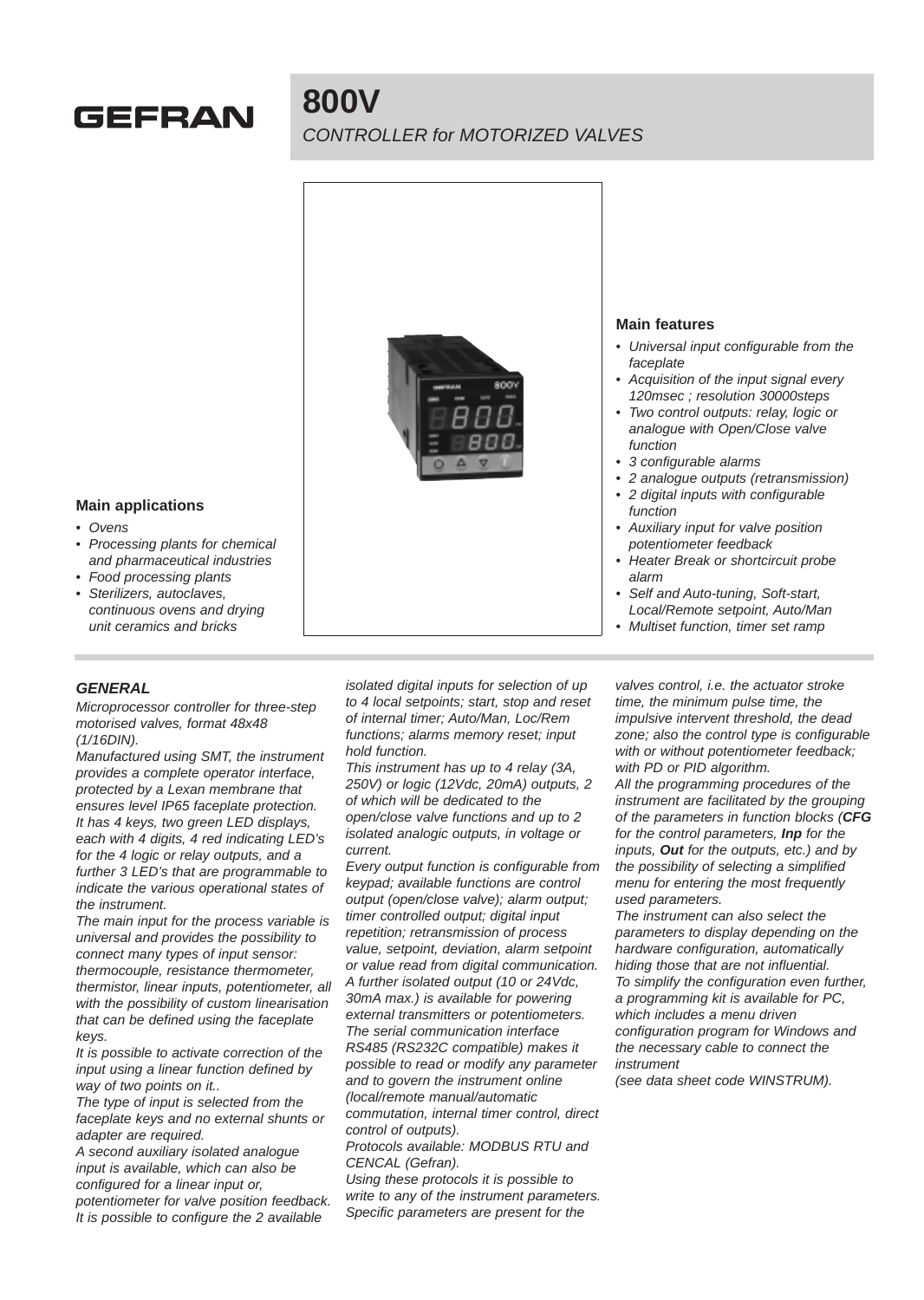#### **TECHNICAL DATA**

#### **INPUTS**

Accuracy 0,2% f.s. ±1digit. Acquisition of the input signal 120msec. Decimal point position for linear groups can be set freely. For inputs from TC , RTD, PTC a decimal

figure in the maximum display field (-199,9...999,9).

#### **TC - Thermocouples**

**J** (Fe-CuNi) 0...1000°C / 32...1832°F **K** (NiCr-Ni) 0...1300°C / 32...2372°F **R** (Pt13Rh-Pt) 0...1750°C / 32...3182°F **S** (Pt10Rh-Pt) 0...1750°C / 32...3182°F **T** (Cu-CuNi) -200...400°C / -328...752°F **B** (Pt30Rh-Pt6Rh) 44...1800°C / 111...3272°F **E** (NiCr-CuNi) -100...750°C / -148...1382°F **N** (NiCrSi-NiSi) 0...1300°C / 32...2372°F (**Ni-Ni18Mo**) 0...1100°C / 32...2012°F **L-GOST** (NiCr-CuNi) 0...600°C / 32...1112°F **Custom** -1999...9999

#### **RTD 3-wires**

Pt100 -200...850°C / -328...1562°F JPt100 (JIS C 1609/81) -200...600°C / -328...1112°F **Custom** -1999...9999

**PTC** (alternative to RTD) -55...120°C / -67...248°F **Custom** -1999...9999

#### **DC - Linear**

0...50mV; 10...50mV; 0...20mA 4...20mA; 0...10V; 2...10V

#### **Auxiliary input**

(insulation 1500V) For Remote Setpoint: (0...10V, 2...10V, Ri=1MΩ) (0...20mA, 4...20mA, Ri=5Ω) Valve position potentiometer feedback:  $> 500\Omega$ 

#### **FACEPLATE DESCRIPTON**

#### **Logic inputs**

Insulation 1500V NPN 24V/4,5mA (PNP 24V/3,6mA) Configurable function: Man/Auto, Loc/Rem, Alarms Reset,Hold, timer stop/start/reset, Setpoint selection.

#### **OUTPUTS**

Outputs fully configurable for open/close valve function, single alarm, "OR" or "AND", of more alarms logic input repetition

#### **Relay**

with rating: 5A/250V, cosφ=1 (order code: R)

#### **Logic**

11Vdc, Rout=220Ω (20mA, max.6V) (order code: D)

#### **Analogue retransmission**

isolated 1500V

- Up to 2 analogue outputs for control or retransmission (input signal, setpoint, auxiliary input, valve position, alarm setpoint).

- Scale range selectable from keyboard.
- Configurable output 0...10Vdc; 0/4...20mA
- Resolution 4000 steps

#### **SERIAL LINE**

Optoisolated 4-wires Passive Current Loop configurable (1200 baud) interface, RS232 and RS422/485 (1200, 2400, 4800, 9600,19200 baud). Protocol: GEFRAN CENCAL or MODBUS

#### **POWER SUPPLY**

Standard: 100 to 240Vac/dc ±10% on request: 20 to 27Vac/dc ±10% 50/60Hz; 12VAmax. Protection by internal fuse not serviceable by the user

#### **TRANSMITTER SUPPLY**

isolated 1500V

10/24Vdc max. 30mA, short circuit protection

#### **AMBIENT CONDITION**

**Working temperature range**: 0...50°C **Storage temperature range**: -20...70°C **Humidity**: 20...85%Ur non condensing

#### **Control**

P, PD or PID for motorised valve (with or without potentiometer feedback), for heating/cooling with parameters configurable from the faceplate.

- Proportional band 0,0...999,9% f.s.
- Integral time 0,0...99,99 min
- Derivative time 0,0...99,99 min
- Max or min control output power
- limitation 0,0...100,0%
- Manual reset -999...999 digit
- Power reset -100,0...100,0%
- Cycle time 0...200sec
- Minimum pulse time / Actuator stroke time 0,0...25,0%
- Pulsating control band in percentage of actuator stroke time 0,0...1000,0%
- Dead band (symmetrical around control Setpoint), settable in percentage of f.s. 0,0...25,0% f.s.

#### **Alarms**

- Up to 3 alarms, settable as absolute, deviation or symmetrical deviation alarm with respect to the control setpoint with configurable function (Hi or Lo).

- The alarm point may be set anywhere within the configured scale.

- Heater Break Alarm
- Loop Break Alarm
- Alarm Hysteresis configurable
- Alarms can be assigned to main input, auxiliary input or control SP.

**WEIGHT** 

210g in the complete version

- **A** Indication of process variable (PV), green digits h. 10mm
- **B** Indication of the set point (SV) green digits h. 7mm
- **C** "Function" key
- **D** "Lower" key
- **E** "Raise" key
- **F** Auto/Man selection
- **G** Function indication, red led
- **H** Indication of active outputs, red led

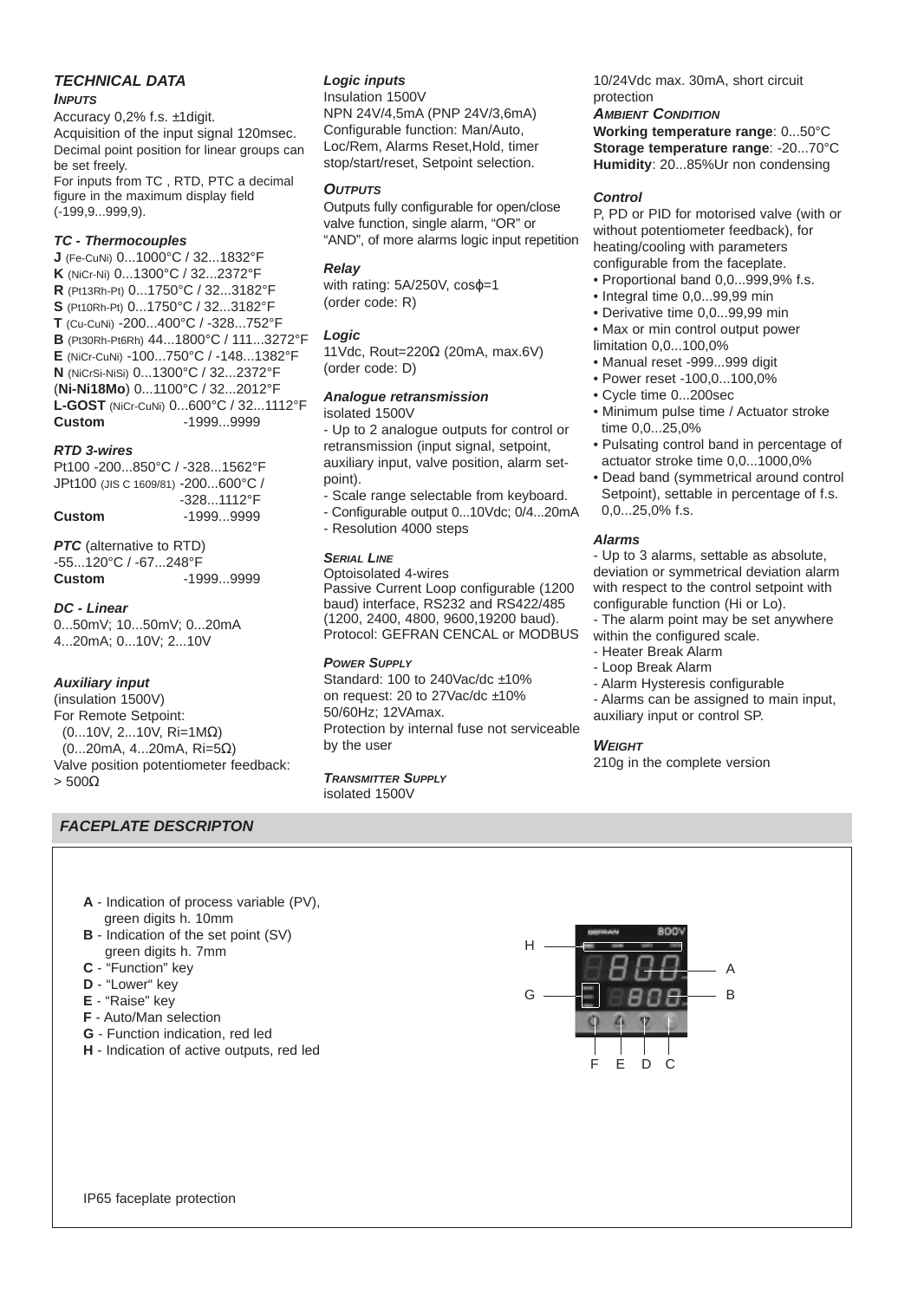#### **DIMENSIONS AND CUT OUT**



### **CONNECTION DIAGRAM**